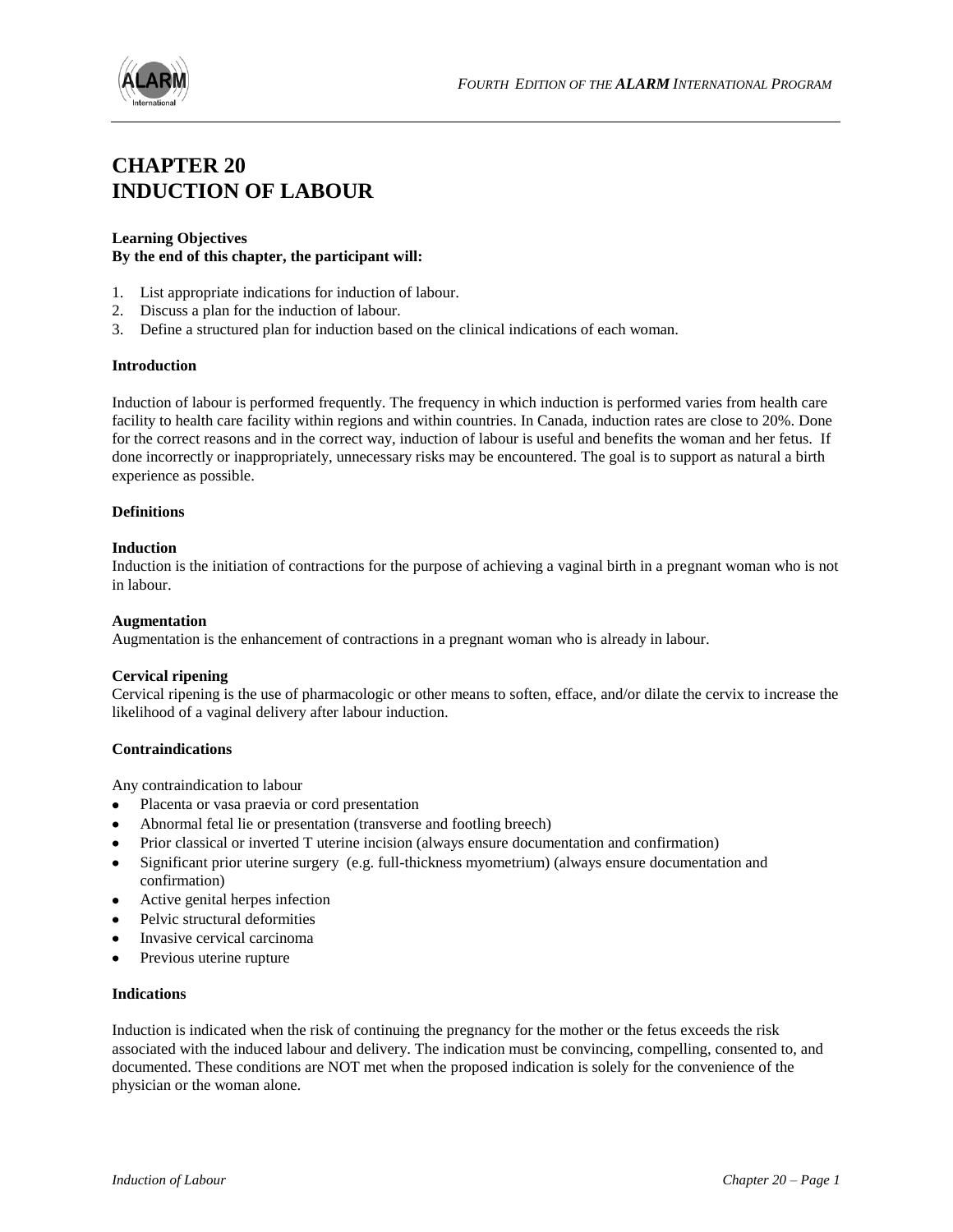

Performance of an induction should be prioritized according to the urgency of the clinical situation and the availability of resources. The health-care team should prioritize these indications. Examples of such situations include:

## **Indications—urgent**

- Gestational hypertension with adverse conditions
- Significant maternal disease not responding to treatment
- Significant but stable antepartum hemorrhage
- Chorioamnionitis
- Suspected fetal compromise  $\bullet$
- Term premature rupture of membranes, with maternal group B streptococcus (GBS) colonization

## **Indications—other**

- Diabetes mellitus (glucose control may dictate urgency)  $\bullet$
- Alloimmune disease at term or near term
- Intrauterine growth restriction
- Prelabour rupture of membranes (PROM) at term or near term, GBS negative
- Post-term pregnancy
- Intrauterine death in a prior pregnancy  $\bullet$
- $\bullet$ Intrauterine fetal death
- Logistic problems (rapid labour, distance to hospital)

#### **Indications—unacceptable**

- $\bullet$ Suspected fetal macrosomia
- Absence of fetal or maternal indicationconvenience of physician or woman  $\bullet$

For all inductions, the woman, her family, and the health care provider involved must have a clear understanding of the potential risks and benefits involved.

#### **Post-Term Pregnancy**

Post-term pregnancy has become one of the leading indications for induction. Post-term is defined as a gestation greater than or equal to 42 and 0/7 weeks (294 days from the first day of the last menstrual period) and occurs in about 6% of births. These pregnancies have been shown to have an associated increase in perinatal mortality, morbidity, and operative delivery.

Several trials have examined the policy of induction at 41+1 or more weeks' gestation in an attempt to avoid adverse outcomes associated with post-term pregnancy. The following meta-analysis of 19 trials (7,984 women) concluded that a "policy of labour induction at 41 completed weeks or beyond was associated with fewer (all-cause) perinatal deaths" (Gülmezoglu et al, 2006).

- The relative risk (RR) for perinatal death in the trials where induction was initiated after 41 weeks was 0.25 with 95% confidence interval (CI) of 0.05–1.18 (10 trials, 0/2835 vs. 6/2808). For trials where inductions were initiated after 42 weeks, the RR for perinatal death was  $0.41$ , with 95% CI=0.06–2.73 (two trials,  $1/151$  vs. 3/145). When the 41 and 42 week trials were analyzed together, the RR reached significance at 0.30, with 95%  $CI = 0.09 - 0.99$ .
- In trials where induction occurred after 41 weeks, there was a reduced risk of meconium aspiration syndrome (RR=0.29; 95% CI=0.12–0.68; four trials, 1,325 women)
- There was no difference in the risk of cesarean section (10 trials at 41 weeks; n=5,755; RR=0.92; 95%  $\bullet$ CI=0.76–1.120) (five trials at 42 wks; n=810; RR=0.97; 95% CI=0.72–1.31).
- There was no difference in the risk of assisted vaginal birth or Apgar scores of <7 at 5 minutes.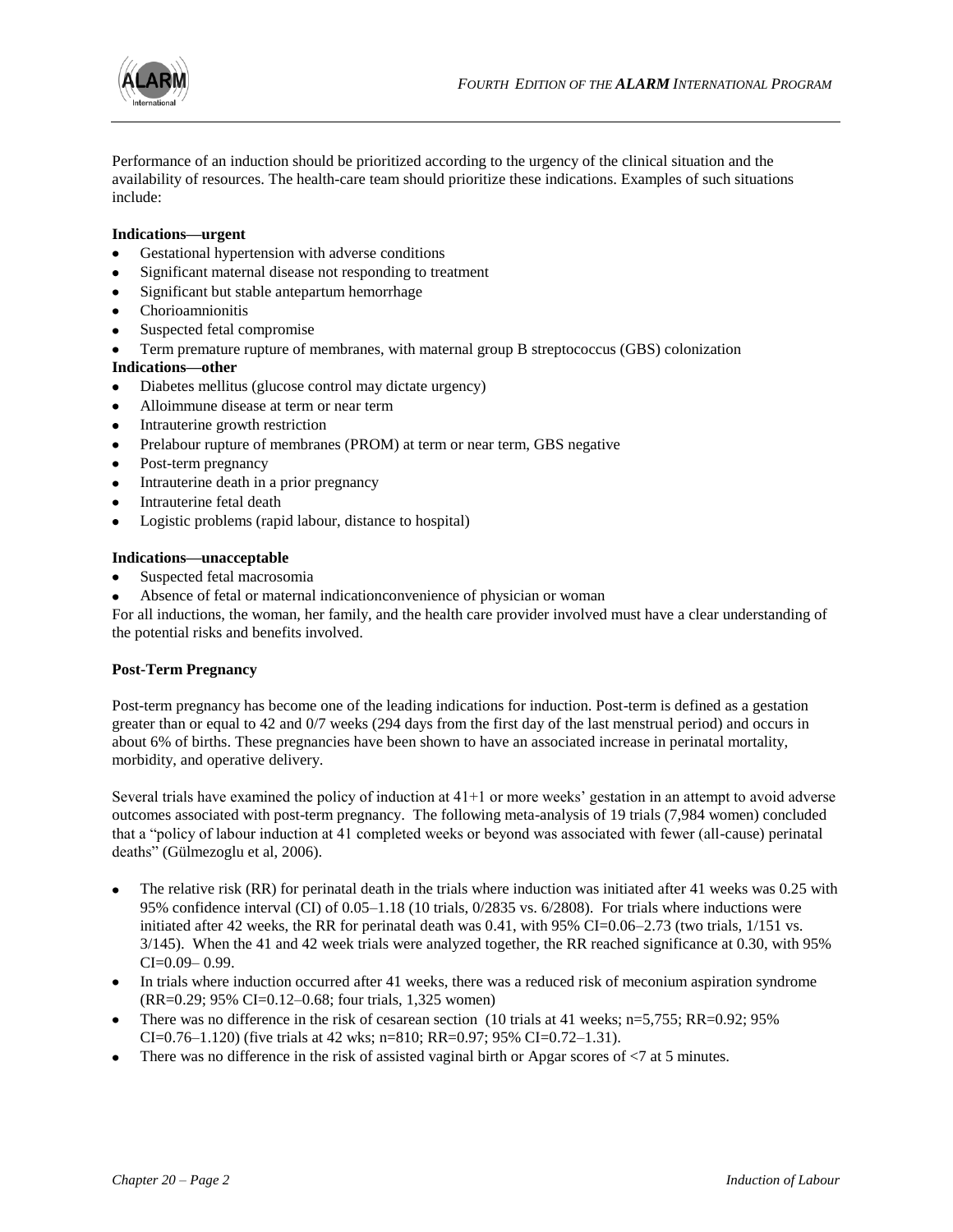



**Figure 1- Comparison of labour induction after 41 or 42 weeks versus expectant management**

Therefore, where the resources are available, a policy of induction at 41+ or more weeks' gestation is recommended to avoid the risks associated with post-term pregnancy. If, after discussion with the woman, induction is not chosen, then twice weekly fetal surveillance is strongly recommended. As a minimum, fetal monitoring should consist of an assessment of amniotic fluid volume twice weekly. Other forms of fetal monitoring of the fetus may be added to this including fetal movement counts, biophysical profile, non-stress test.

#### **Strategies to Reduce the Need for Induction for Post-Dates**

2006, Issue 4

#### **Appropriate use of ultrasound to establish accurate due date**

**There is evidence to support offering ultrasound at 18 to 19 weeks' gestation to every pregnant woman, where the technology is available. Ultrasounds at this time may detect up to 50% of fetal anatomical defects, establishes gestational age, detects multiple gestations, and reliably determines placental location. An earlier ultrasound may be indicated in cases that have uncertain menstrual dates or in certain early pregnancy complications. A 1998 Cochrane review reported reduced rates of induction of labour for post-term pregnancy (odds ratio [OR] 0.61, 95% CI 0.52–0.72) with routine early pregnancy ultrasound imaging (Neilson, 1998).**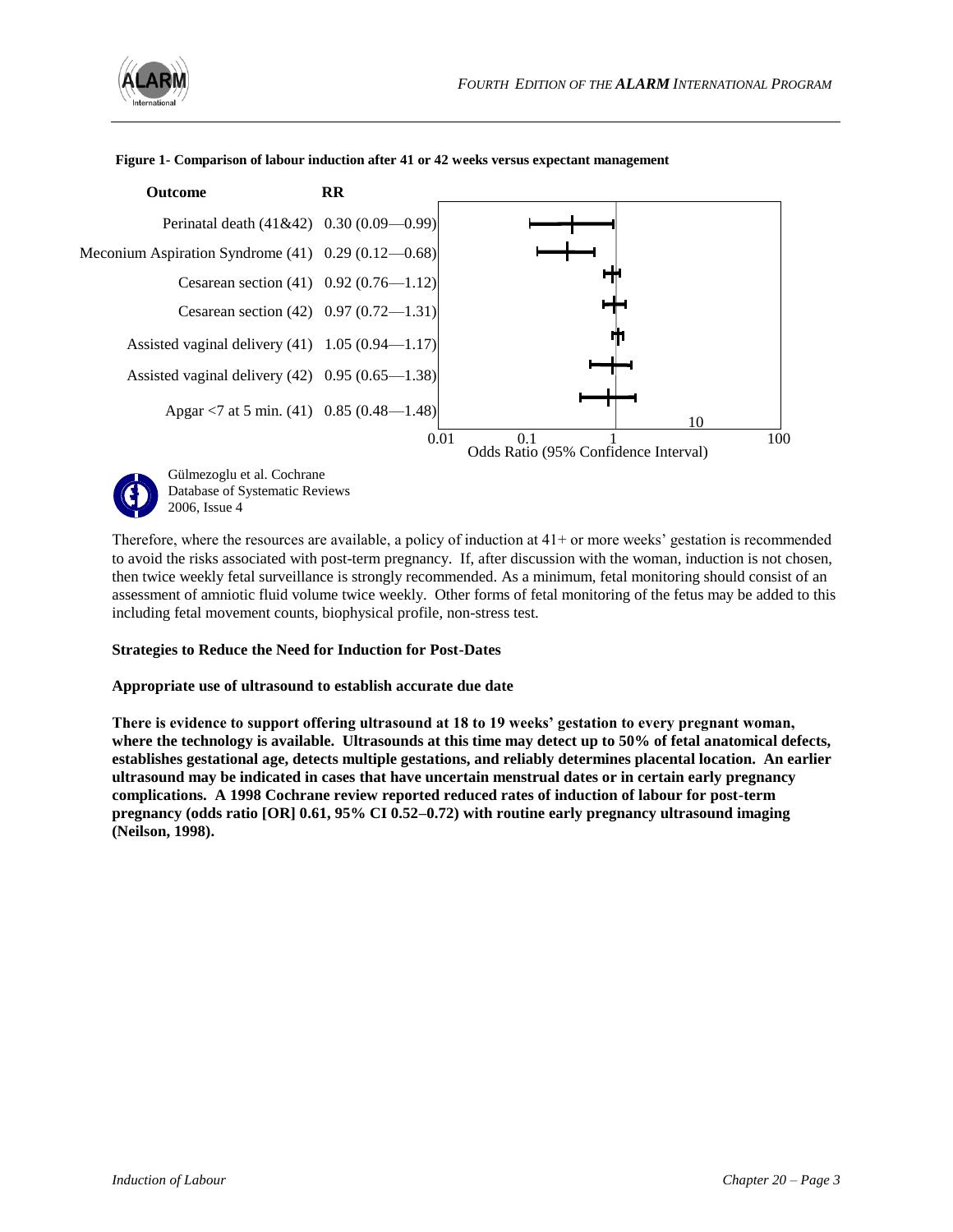



#### **Figure 2 - The effect of routine versus selective ultrasound in early pregnancy on induction for post-term pregnancy**



Neilson JP. Cochrane Database of Systematic Reviews 1998, Issue 4



## **Sweeping (stripping) of membranes**

Sweeping of membranes may promote the onset of labour by increasing local production of prostaglandins. A Cochrane meta-analysis has found that when sweeping is performed in at-term women, it is associated with a reduced duration of pregnancy and reduced frequency of pregnancy continuing beyond 41 weeks (RR=0.59; 95% CI=0.46 to 0.74) (Boulvain et al, 2005). Sweeping of membranes must be performed in eight women (number needed to treat = 8) to avoid one formal induction of labour. For women who are at increased risk of requiring induction, sweeping may be useful in decreasing the need of formal induction.

Discomfort during vaginal examination and other adverse effects (e.g. bleeding, irregular contractions) were more frequent in women who had the procedure performed. The reviewers concluded that when membrane sweeping is used, the subsequent reduction in the need for more formal induction methods needs to be balanced against women's discomfort and other adverse effects. One study has found that sweeping membranes at the initiation of formal induction increased the rate of spontaneous vaginal delivery, reduced the induction to delivery time and increased maternal satisfaction (Tan, 2006).

#### **Risks of Induction**

- Failure to achieve labour
- Uterine hyperstimulation with fetal compromise
- Increase risk of operative vaginal delivery and cesarean section
- Risk of uterine rupture may be increased in certain situations

If the attempted induction does not achieve labour, the need, urgency, and method for induction should be reevaluated in light of the original indication and observed fetal response.

#### **Labour Induction Methods**

Methods of labour induction include mechanical and pharmacologic means. Optimal choice of these depends on the pre-induction status of the cervix. The three factors most likely to lead to success include favourable cervix, multiparity, and prior vaginal delivery. The less compelling the indication for induction, the more favourable the cervix should be before proceeding.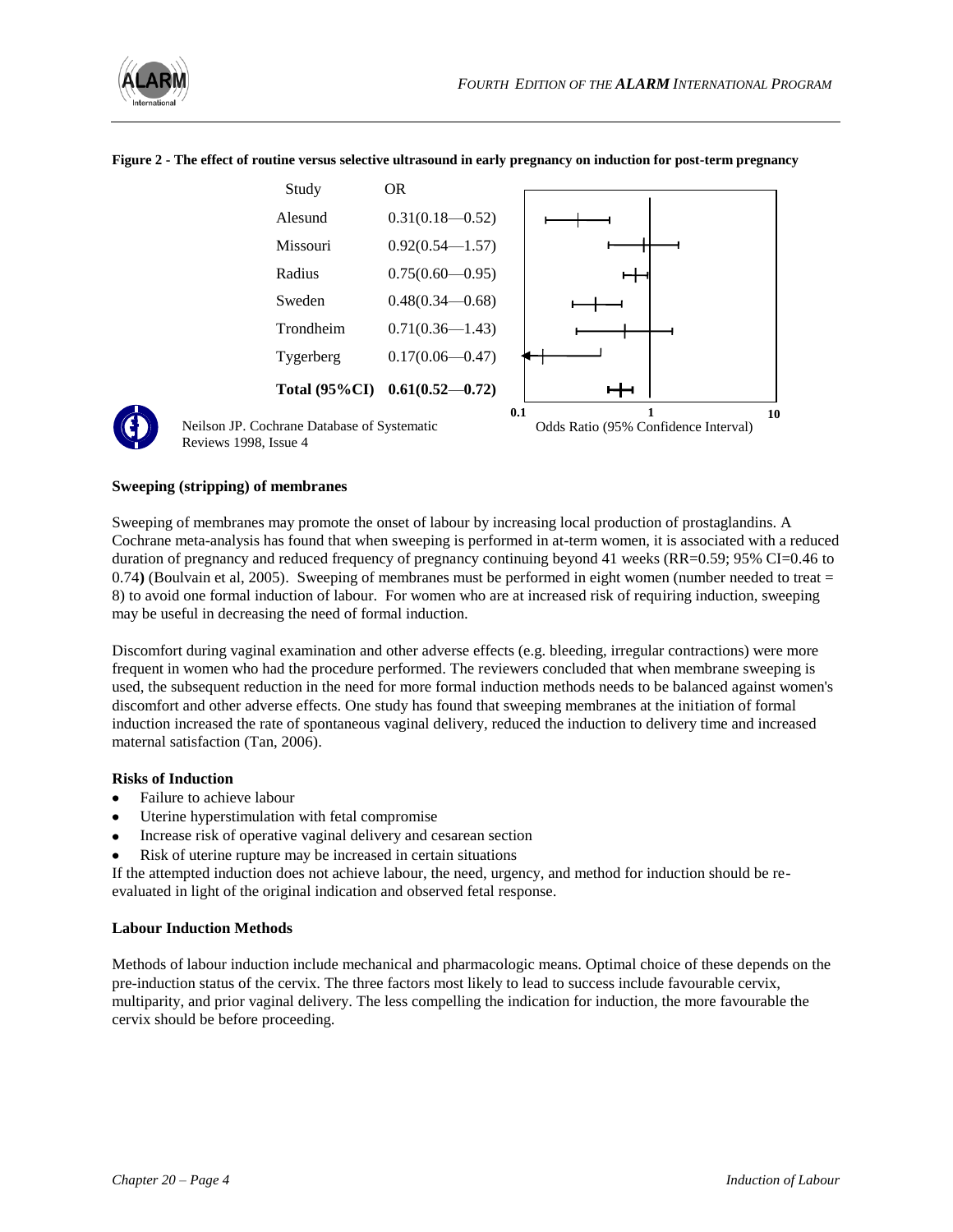

#### **Figure 3 - Likelihood of successful vaginal delivery**



The cervix is considered unfavourable if the Bishop score is  $\leq 6$  and favourable if it has a Bishop score of  $> 6$ . Many studies have used other Bishop score values to separate the data.

| Factor          | - -               |           |               |                   |
|-----------------|-------------------|-----------|---------------|-------------------|
| Dilatation (cm) |                   | $1 - 2$   | $3 - 4$       |                   |
| Effacement (%)  | $0 - 30$          | $40 - 50$ | $60 - 70$     | > 80              |
| Consistency     | Firm              | Medium    | Soft          |                   |
| Position        | Posterior         | Mid       | Anterior      |                   |
| <b>Station</b>  | $Sp - 3$ or above | $Sn-2$    | $Sp-1$ or $0$ | $Sp + 1$ or lower |

## **Table 1 - Bishop scoring system**

The condition of the cervix at the start of the induction is an important predictor of success, with the modified Bishop score being a widely used scoring system (maximum score of 10, 2 points per category, noting that a score of 9 or 10 is associated with an increased likelihood of delivery within 2 hours of rupture of membranes.) The most important element of the Bishop score is dilation followed by effacement, station, and position, with the least useful element being cervical consistency. Xenakis et al. clearly demonstrated that women who had a Bishop score of three or less at onset of induction had significantly higher rates of failed induction ((9.4 versus. 0.7%, *P* <.01) and of cesarean delivery (29 versus 15.4%, *P* <.01) than those with a Bishop score above 3 (Xenakis et al, 1997). Nova Scotia's Atlee database also shows that the risk of cesarean section in low-risk nulliparous patients is highest in those undergoing labour induction when compared to those entering spontaneous labour (Allen et al, 2006).

## **Options for cervical ripening and induction with an unfavourable cervix**

It is important that cervical ripening be considered prior to labour induction in women with an unfavourable cervix. Many methods for cervical ripening are effective. Amniotomy and oxytocin are not effective cervical ripening methods.

#### **Mechanical methods**

- Balloon devices, Foley catheter Technique
- No. 14–18 Foley
- Sterile technique, insert past internal os
- Inflate to 30–80 cc water  $\bullet$ 
	- Use caution in the presence of :
- antepartum bleeding  $\bullet$
- rupture of membranes  $\bullet$
- low-lying placenta
- evidence of genital tract infection  $\bullet$
- $\bullet$ Hydroscopic dilators (laminaria or artificial tent)
	- May be associated with increased risk of infection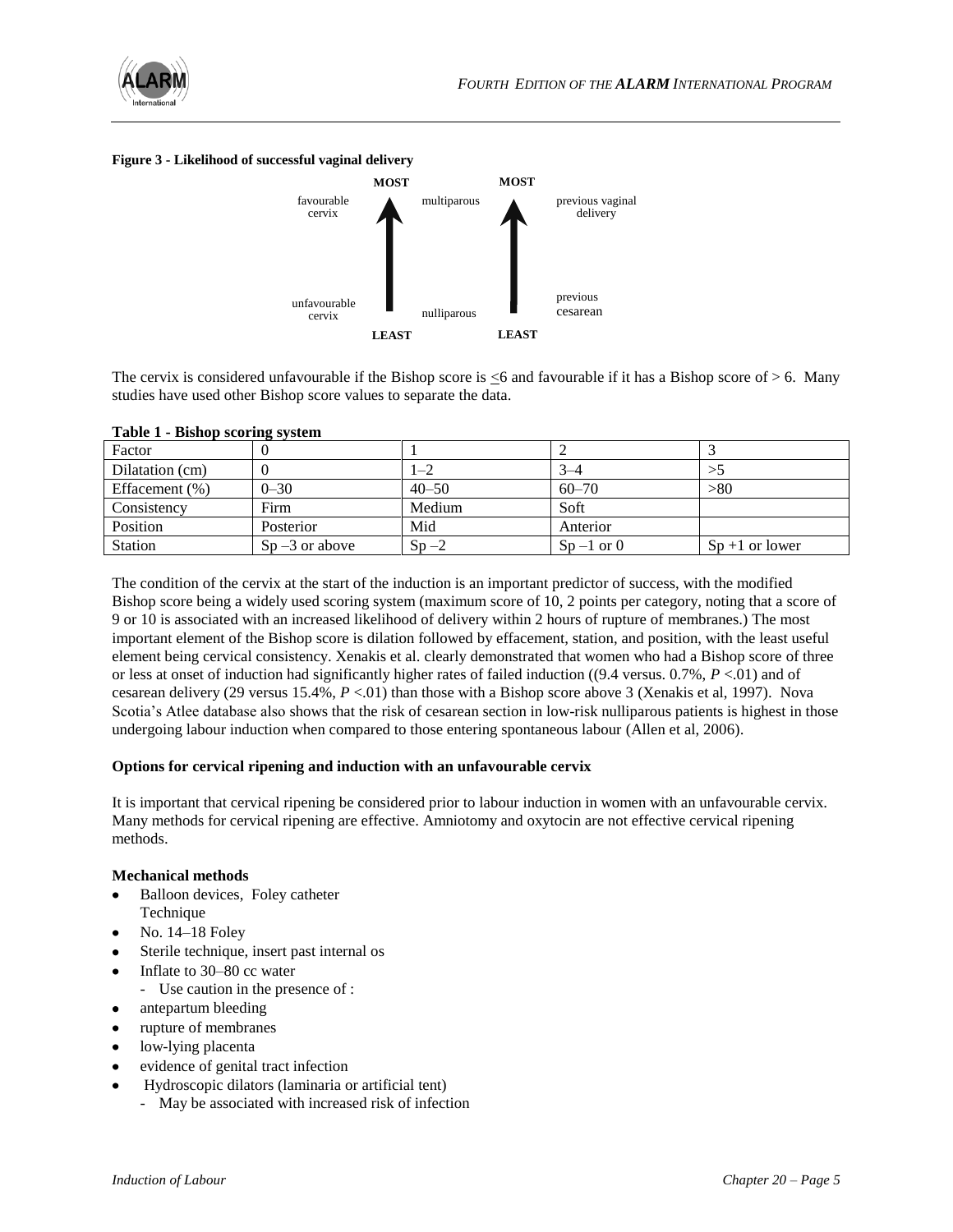

The use of balloon catheters and laminaria or artificial tents may affect cervical softening, effacement, and dilatation with fewer or no systemic effects. The probable mechanism of action is local prostaglandin production.<sup>7</sup> Balloon methods have the advantages of cost effectiveness and presumed safety in the presence of a uterine scar. Mechanical methods are not likely to be effective in inducing labour on their own and often require oxytocin for induction or augmentation. A meta-analysis by Boulvain et al. (2001) has found that compared with vaginal prostaglandins, the use of a balloon catheter is not as effective in achieving vaginal delivery within 24 hours.

## **Pharmacologic options**

Options include either intracervical prostaglandin  $E_2$  (PGE<sub>2</sub>) or vaginal PGE<sub>2</sub>. Vaginal gels or preparations are easier to administer than mechanical methods and cause less discomfort to the woman. **Avoid intracervical application of vaginal gels because the dosage is much higher than the intracervical preparation**.

## *Prostaglandin E<sup>2</sup>*

Route and Dose

- Vaginal
	- Prostin<sup>®</sup> 1 or 2 mg into posterior fornix
	- Cervidil<sup>®</sup> 10 mg into posterior fornix
- Either formulation may be used for cervical ripening
- Initial application may be followed by repeat  $PGE_2$  or oxytocin, as per the manufacturer's recommendation.

Protocols have been developed to increase the chance of a successful outcome and enhance safety.

- Women should be cared for in a controlled setting
	- By experienced staff
	- Where resuscitation and delivery capabilities are available
- Normal fetal heart rate
- $PGE<sub>2</sub>$  applied by an experienced health care provider
- Monitor fetal heart rate and uterine activity, generally for periods of 1 to 2 hours
- If labour develops, manage as appropriate
- $\bullet$ If no labour, reassess and repeat as necessary or choose an alternative induction method

There is limited information on Cervidil® regarding on its use with ruptured membranes, and further research is needed. The manufacturer suggests that it should be used with caution in these women and that uterine activity and fetal status should be carefully monitored.

The American College of Obstetricians and Gynecologists recommend continuous monitoring with the use of Cervidil®. A Canadian study of 300 women (Biem et al, 2003) that evaluated outpatient versus in-patient induction with Cervidil® found that maternal satisfaction was increased with outpatient management. There was, however, one case of uterine rupture in the in-patient group in a woman with an unscarred uterus.

There are no current national guidelines for the outpatient use of prostaglandins, but many centres do use outpatient prostaglandin. Fetal well-being and the absence of significant uterine activity must be assured prior to discharge. When induction is being undertaken because of suspected fetal compromise such as intrauterine growth restriction or a poor biophysical profile, outpatient management is inappropriate.

## **Advantages of prostaglandin E<sup>2</sup>**

- Patient acceptance
- Lower operative vaginal delivery rate than with oxytocin alone
- Less need for oxytocin induction
- May be used in prelabour rupture of membranes (vaginal preparations only)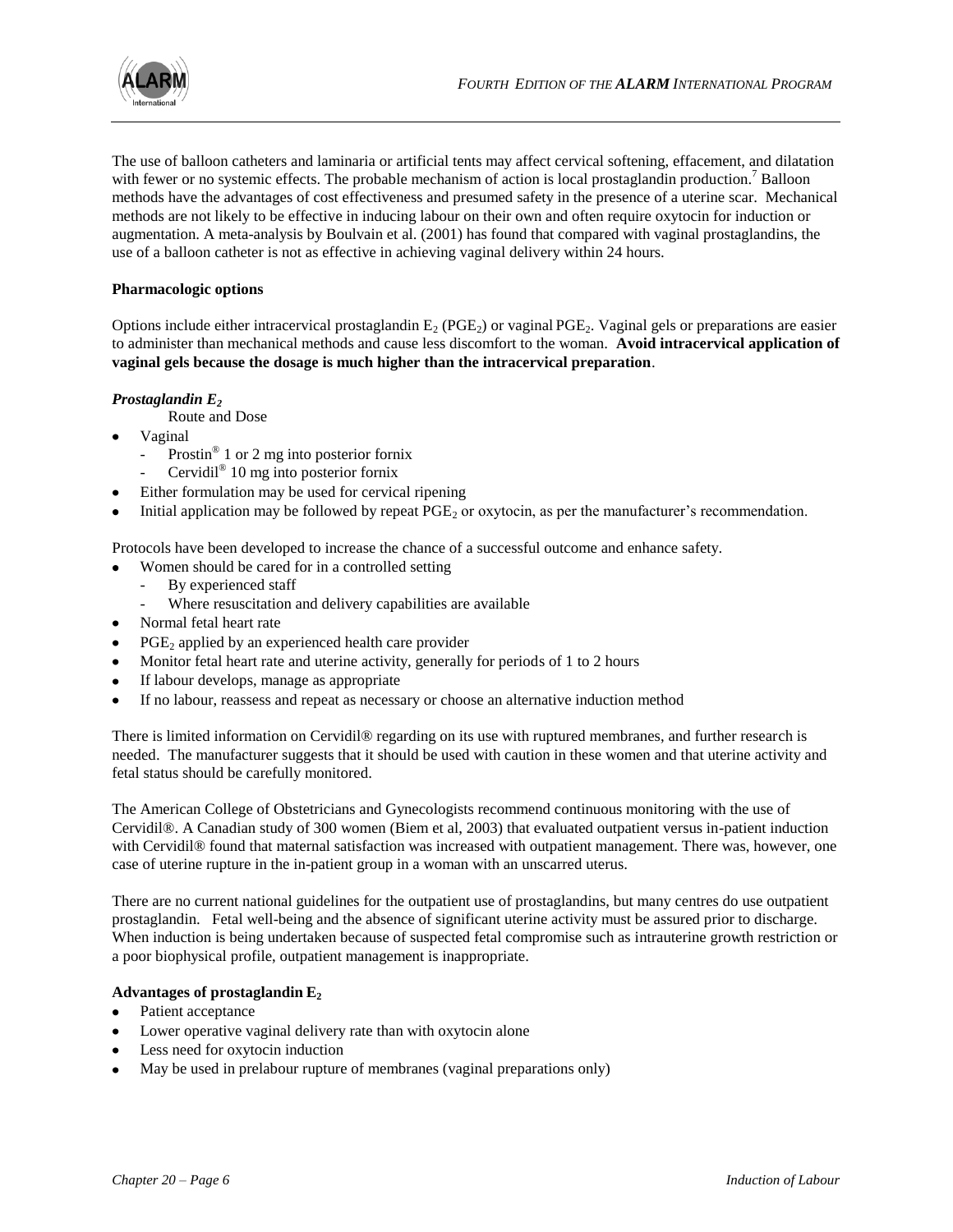

## **Disadvantages of prostaglandin E<sup>2</sup>**

- Possible uterine rupture with previous cesarean section
- Side effect include nausea, vomiting, diarrhea
- Gel preparations are difficult to remove when hyperstimulation of the uterus occurs

## **Considerations for prostaglandin use**

When considering prostaglandin use, the acceptance and preference of women is important. Although the medication itself is more expensive than oxytocin, the total cost of an induction with an unfavourable cervix is potentially less using prostaglandins. Cost savings may be realized through a reduction in operative vaginal delivery rates or length of hospital stay.

Prostaglandin  $E_2$  is a bronchodilator and is not contraindicated in asthmatics. Adverse cardiovascular events are rare, idiopathic and usually occur almost immediately after the gel or preparation has been inserted.

Certain **precautions** must be used with prostaglandins:

- The vaginal gel (Prostin®) should NOT be placed in the cervical canal.
- Prostaglandins should NOT be used as augmentation agents.
- Prostaglandins should NOT be used in women with a previous cesarean section due to the increased risk of uterine rupture.

**Adverse reactions may occur.** These include uterine hyperstimulation, gastrointestinal side effects, and vaginal irritation. Prostaglandin gels are uterine stimulants whose effects may not easily be reversed. The incidence of hyperstimulation is similar to oxytocin, as is the risk of fetal hypoxia.

#### *Prostaglandin E<sup>1</sup>*

Misoprostol, a prostaglandin  $E_1$  analog originally marketed for the prevention and treatment of gastric ulcers, has been found to cause uterine contractions and induce labour. A meta-analysis of vaginal misoprostol for cervical ripening or induction of labour found that, compared to placebo, vaginal misoprostol was associated with reduced failure to achieve vaginal delivery within 24 hours (RR=0.36; 95% CI=0.19–0.68) (Hofmeyr et al, 2003). Excessive uterine activity without fetal heart rate changes was increased (RR=11.66; 95% CI=2.78–49), and case reports of uterine rupture are rare. Compared with vaginal prostaglandins, oxytocin augmentation was reduced with vaginal misoprostol (RR=0.65; 95% CI=0.57–0.73), as was failure to achieve vaginal delivery within 24 hours (RR=0.80; 95% CI=0.73–0.87). Uterine hyperstimulation was more frequent with misoprostol (RR=2.04; 95% CI=1.49–2.80), as was meconium staining of amniotic fluid (RR=1.42; 95% CI=1.11–1.81). The ideal dose, route or frequency of administration is not firmly established, and at this time the Society of Obstetricians and Gynaecologists of Canada recommends that this agent only be used under research protocols, unless the fetus is non-viable.

#### **Excessive Uterine Activity**

#### **Definitions**

## **Hypertonus:** Contraction >120 seconds

**Tachysystole:** More than five contractions in a 10-minute period (for two consecutive 10-minute periods) **Hyperstimulation:** Non-reassuring fetal heart status associated with either hypertonus or tachysystole

#### **Management of hypertonus**

- If hyperstimulation of the uterus occurs, try to remove the prostaglandin from the vagina. Cervidil<sup>®</sup> is readily removed from the vagina if hypertonus develops. If intracervical gel has been used, removal is not helpful.
- Perform intrauterine resuscitation of the fetus as required.
- The use of a tocolytic may be considered IV nitroglycerin 50 ug, push to a maximum of 200 ug. The evidence for efficacy and safety is inconclusive. Although nitroglycerine spray has been used, it has not been adequately evaluated in clinical trials.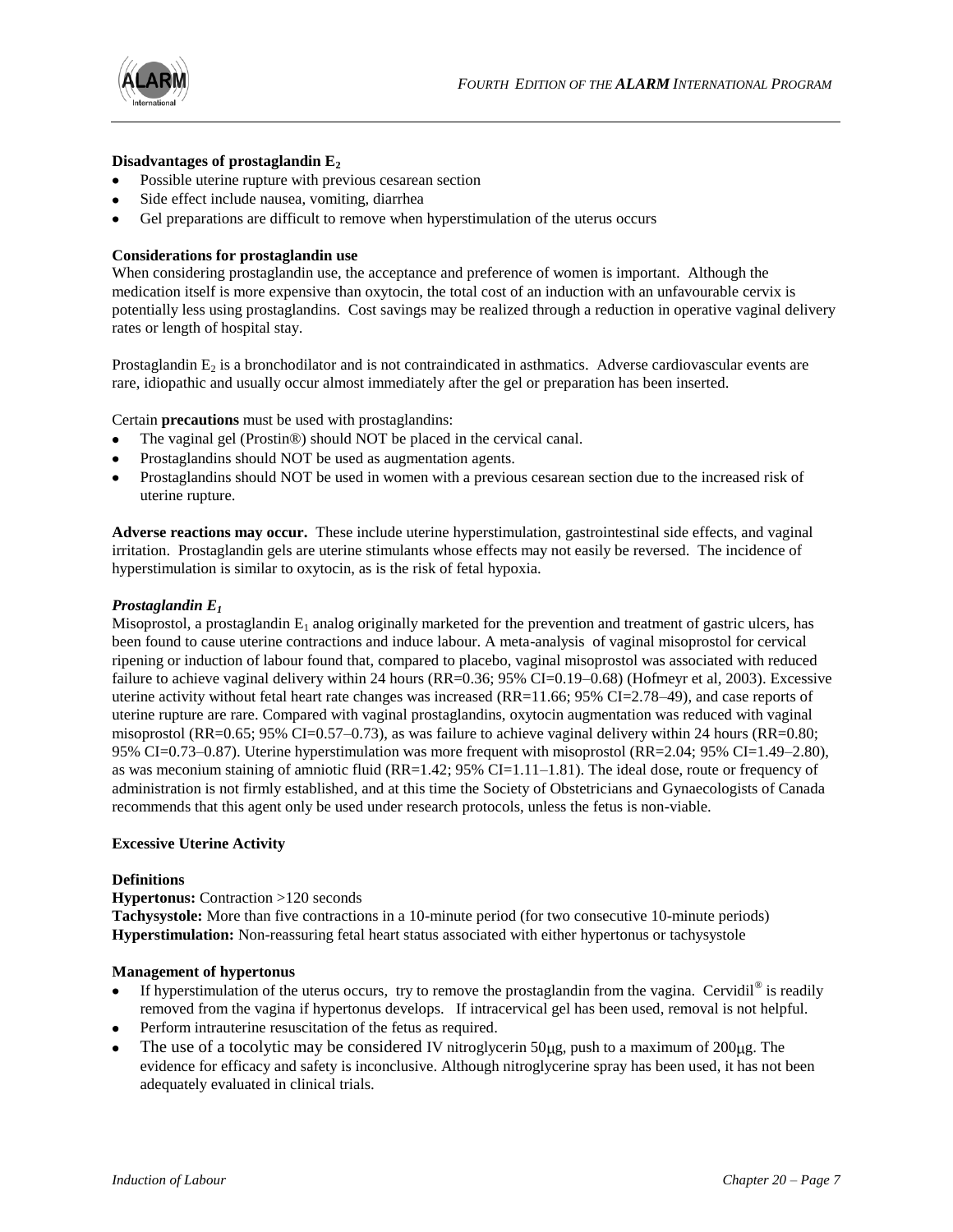

## **Every health care facility offering maternity care would benefit from a hyperstimulation treatment protocol.**

## **Options for induction with a favourable cervix**

## **Amniotomy**

- Creates a commitment to ensure delivery within a specified time period  $\bullet$
- Effective with favourable cervix
- Trials indicate it should be used in conjunction with oxytocin in most instances.
- Care must be taken in cases of high presenting part due to an increased risk of cord prolapse.
- After amniotomy, note the amount, colour, and consistency of the fluid and assess fetal well-being.

#### **Oxytocin**

IV infusion of oxytocin has been the most common method of induction and remains valuable for properly selected women.

## *Effects of oxytocin*

- Oxytocin receptors are found in the myoepithelial cells of the breast, the myometrium, and the deciduas.
- Myometrial smooth muscle
	- rhythmic contraction at low dose
	- increased sensitivity as term approaches (insensitive at  $\langle 20 \text{ weeks} \rangle$ )
	- infusions of 6 milliunits per minute  $(mU/min)$  give the same oxytocin levels that are found in spontaneous labour; most women will have a clinical response at 8–10 mU/min at term
- Cervix
	- no direct effect
- Vasoactive
	- very minimal vasopressor response
	- hypotension possible with bolus IV administration
- Antidiuretic activity
	- water intoxication possible with high dose oxytocin  $($ >40 mU/min)

#### *Oxytocin protocol*

- Cervix should be favourable.
- Experienced care providers and adequate resources available to manage dystocia and other emergencies
- Administration
	- given by infusion pump into a mainline IV
	- describe dosage as mU/min
	- concentrations vary, but avoid large free-water load. Do NOT give dextrose 5% (D5W)
	- institutional protocols should be utilized which include a recommended starting dose (12mU/min), incremental increase in dose (1–2mU/min**),** and the time interval for increases in dose (30-minute interval is preferred).
- There are no randomized clinical trials comparing different timing of the use of oxytocin after prostaglandin gel. Many studies have used a 6-hour interval.

## *Management of hyperstimulation*

Discontinue oxytocin and institute hyperstimulation protocol.

Restarting oxytocin:

Remember that the half-life of oxytocin is 2–5 minutes. If oxytocin is restarted, consider beginning at a lower dose.

#### *Postpartum considerations*

If oxytocin has been used in the labour, anticipate postpartum hemorrhage and take appropriate preventative action. Use active management of the third stage. An infusion of 20 U/L at >100 ml/h for 1 or 2 hours is an effective way to prevent uterine atony. The use of oxytocin infusions >20 U/L has not been proven more effective.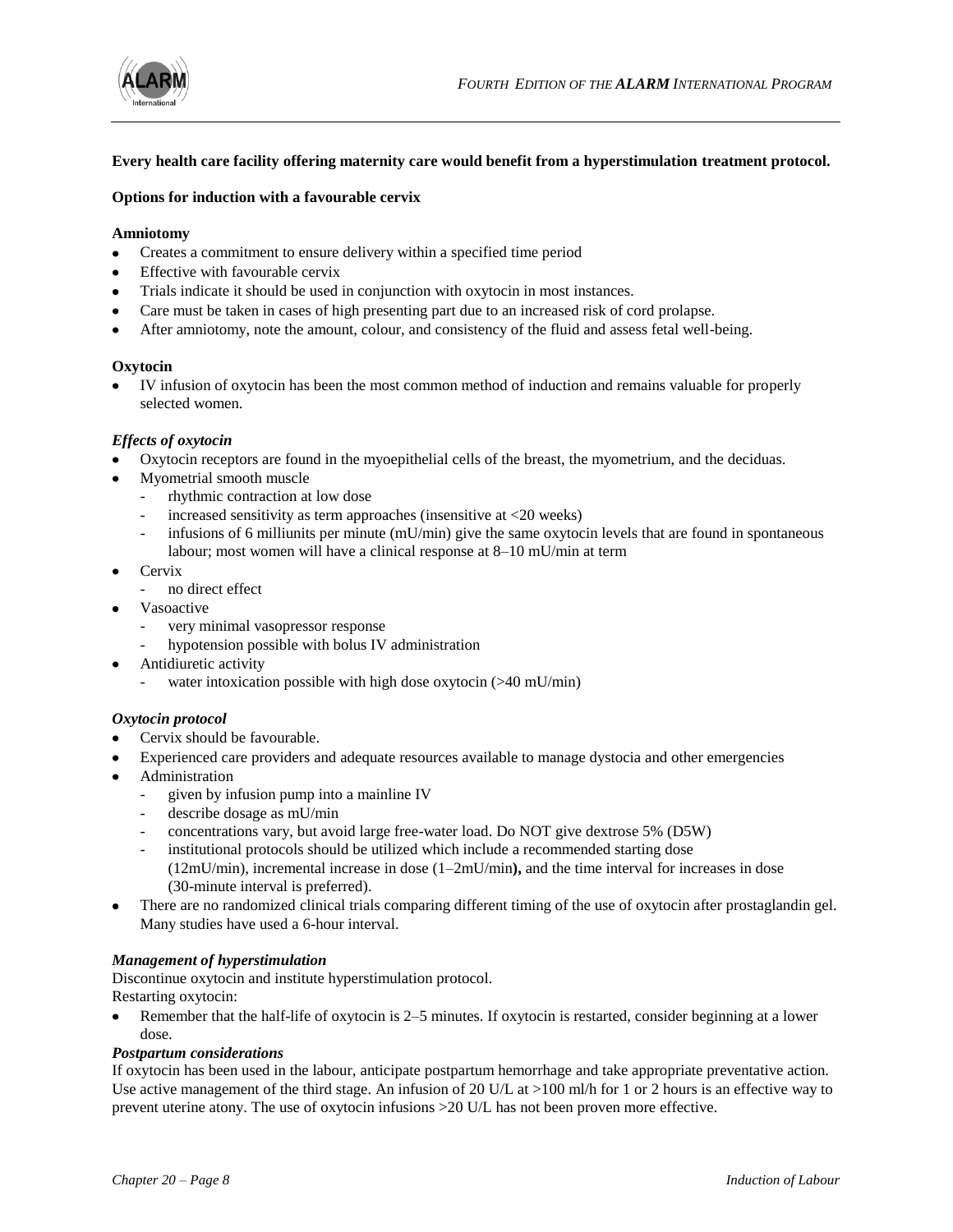

## **Comparison of pharmacologic methods**

Kelly and Tan compare efficacy of oxytocin vs. vaginal prostaglandin for the induction of labour. The odds ratios for a persistently unfavourable cervix after 12 to 24 hours and failure of vaginal delivery in 24 hours fall to the right of 1.0, and indicate an advantage for prostaglandins.

## **Figure 4 - Oxytocin alone versus vaginal PGE<sup>2</sup> for induction of labour**



#### **Conclusions**

- 1. The reasons for induction must be compelling, convincing, and documented.
- 2. The woman must give fully informed consent.
- 3. The method should match the situation by considering the degree of urgency of the indication and the status of the cervix.
- 4. The cervix should ideally be favourable before amniotomy.
- 5. The woman's preference must be considered.
- 6. Induction, particularly in nulliparous women, frequently is unsuccessful.



# **Key Messages**

- 1. There is no one way to induce labour. The method of induction is always based on the individual woman's condition.
- 2. Labour should be induced only when medically indicated.

## *Suggestion for Applying the Sexual and Reproductive Rights Approach to this Chapter*

Take the time to explain to women the indications why you recommend that labour be induced. Describe the various methods of induction, and list the benefits and risk to each type of induction. How does she feel about being induced? Are there alternatives? Does she have any choices about what happens to her body?